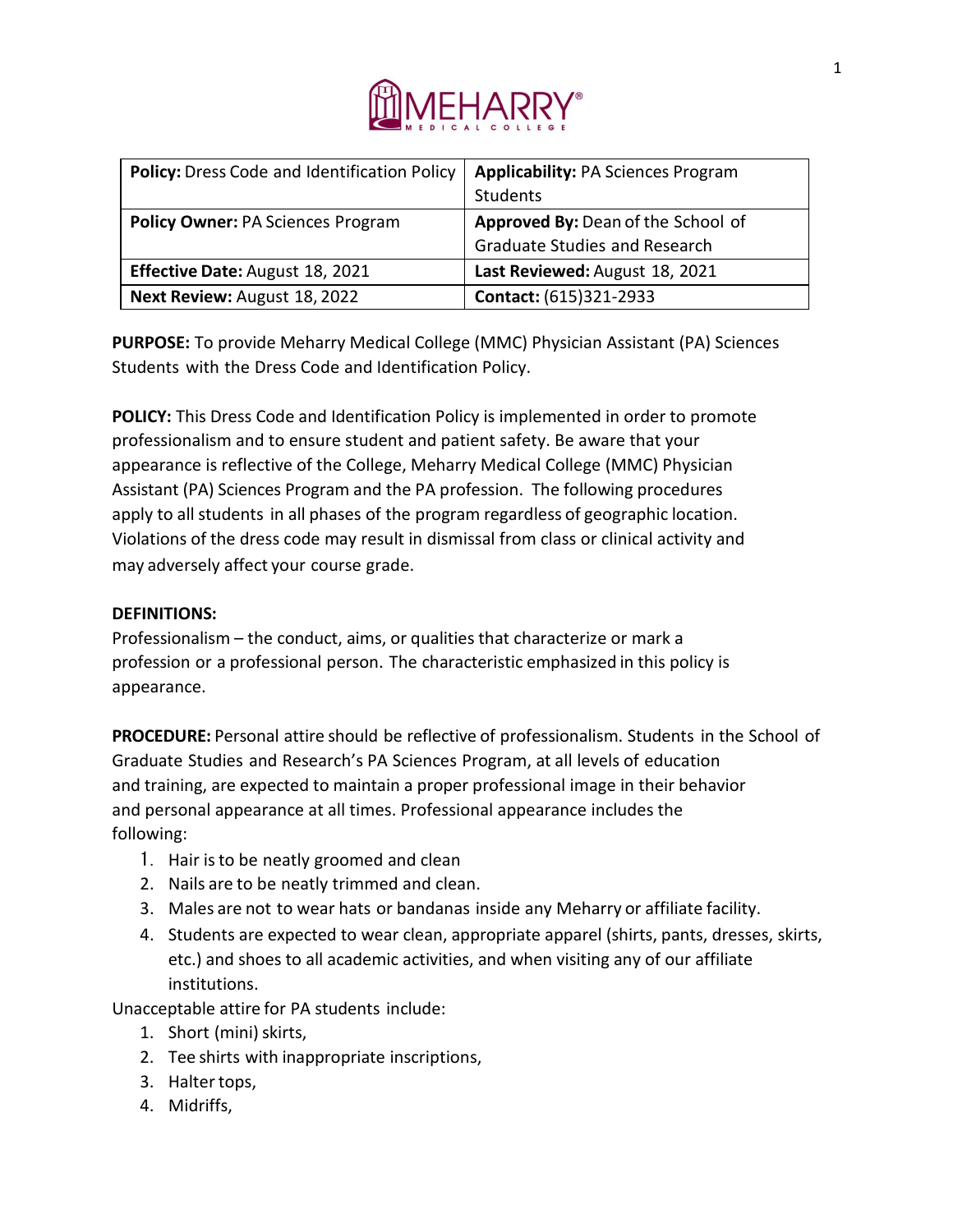

| <b>Policy:</b> Dress Code and Identification Policy | <b>Applicability: PA Sciences Program</b> |
|-----------------------------------------------------|-------------------------------------------|
|                                                     | Students                                  |
| <b>Policy Owner: PA Sciences Program</b>            | Approved By: Dean of the School of        |
|                                                     | <b>Graduate Studies and Research</b>      |
| <b>Effective Date: August 18, 2021</b>              | Last Reviewed: August 18, 2021            |
| Next Review: August 18, 2022                        | Contact: (615)321-2933                    |

- 5. Excessively low-cut necklines,
- 6. Tank tops,
- 7. Spaghetti straps,
- 8. Sweat bands,
- 9. Over-sized sagging pants/jeans/shorts
- 10. Caps or hats,
- 11. Rubber thongs/Flip flops
- 12. Leggings

Professional Dress while in the Clinic Setting should include the following:

Students must follow Personal Protective Equipment (PPE) guidelines as established by Centers for Disease Control (CDC): https:/[/www.cdc.gov/HAI/pdfs/ppe/PPEslides6-29-04.pdf](http://www.cdc.gov/HAI/pdfs/ppe/PPEslides6-29-04.pdf) Students must follow universal precautions and the use of PPE as established by Occupational Safety Health Administration (OSHA)

https:/[/www.osha.gov/SLTC/etools/hospital/hazards/univprec/univ.html](http://www.osha.gov/SLTC/etools/hospital/hazards/univprec/univ.html)

- 1. Business professional is the accepted dress for all affiliates/clinical rotations unless specified otherwise by a preceptor of the Clinical Education Director regarding a particular rotation or rotation activity.
- 2. A short, white consultation jacket with the following:
	- a) The MMC PA Sciences Program Patch
	- b) The Student's first and last name

c) PA-S (PA–Student) after the student's name will be worn during clinical situations and patient contacts unless the facility or preceptor rules require different attire. Expectations should be discussed in advance of the first day in a clinical setting.

- 3. Scrubs may be worn during patient contact with the white consultation jacket and closed toe shoes.
- 4. Students must wear, and have visible at all times, the Meharry Medical College institutional nametag with the following information:
	- a) The student's picture
	- b) The student's name
	- c) The institution name
	- d) The school the student is enrolled in
	- e) PA-S, identifying the students as a physician assistant student